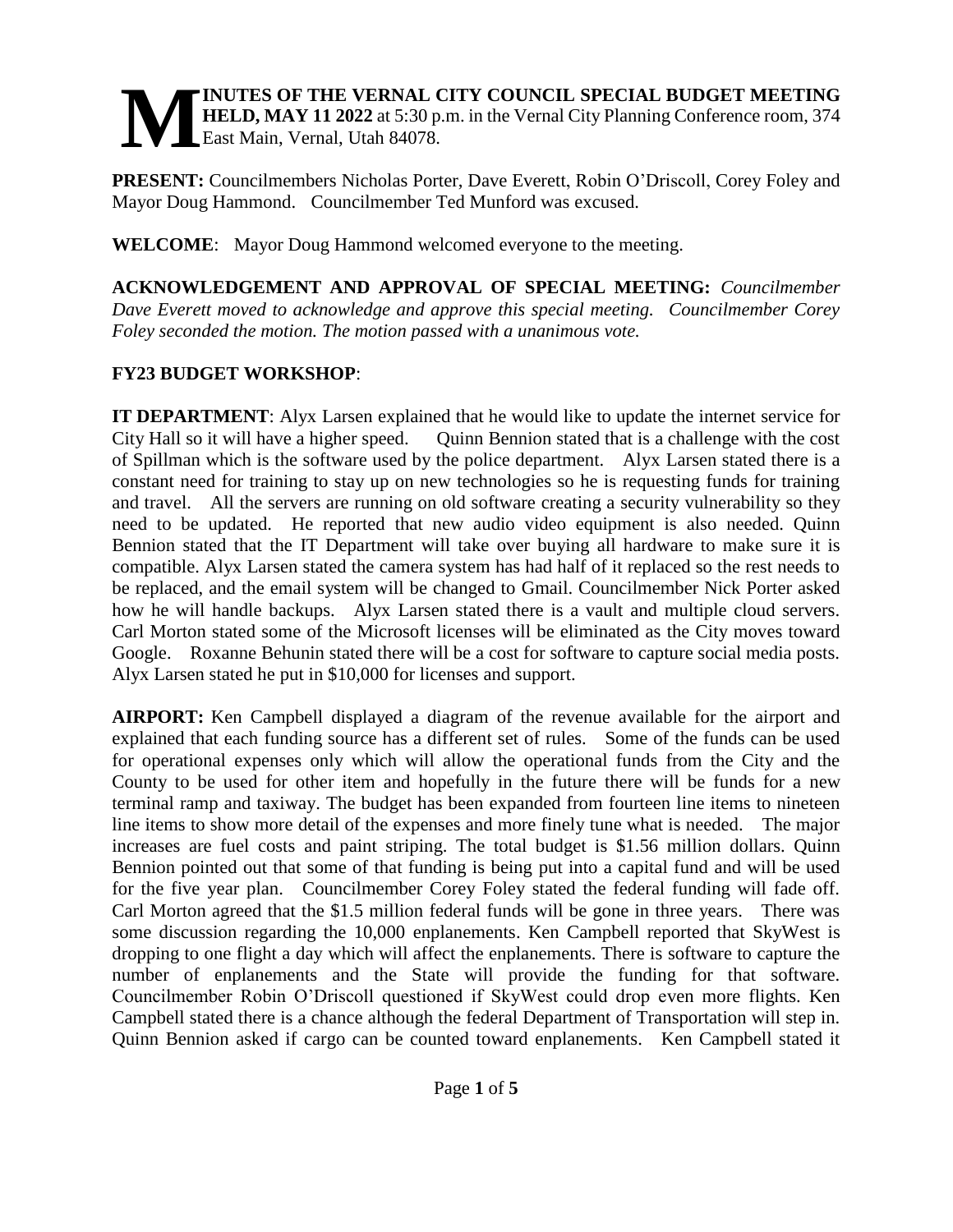can if there is a cargo ramp. Mayor Doug Hammond asked if Air Med flights count. Ken Campbell answered yes, if there is a patient.

**WATER DEPARTMENT:** Keith Despain, Public Works Director, stated there are not any major significant changes to this budget. The parts line item has been increased along with fuel. In the past the City contracted for line repairs and that contract has expired. Devin McKee stated they added \$5000 for training and certifications. Councilmember Corey Foley asked if there was a stipulation that if the City pays for their certifications and they leave employment, do they have to pay it back. Quinn Bennion answered there is no policy for standard trainings. He suggested a policy be added for POST and CDL training. Keith Despain stated the new concept of water banking may add to the revenue of the City. It allows agencies that have water rights to lease them to someone who needs water such as an irrigator. The water bank handles all the paperwork and transactions. Quinn Bennion stated the City does not use all the Red Fleet water or Ashley Springs. He recommended budgeting \$50,000 this year for water banking. Councilmember Corey Foley stated he would like to know what the excess water is worth. Councilmember Robin O'Driscoll thought this program would show the City is forward thinking and being productive. Quinn Bennion noted this is a venture that does have some risk to it. Councilmember Nick Porter stated he thought it was a great idea. Devin McKee stated with inflation the cost of special water supplies, pipe and asphalt has increased. Carl Morton stated the ARPA funds will be used for the GIS system. Devin McKee explained the current leak system has a lot of distortion and an upgraded system will have a better microphone. The cost is around \$18,000. Quinn Bennion suggested that amount be budgeted, continue to research different options, and if it is determined to be the best option then purchase it. Keith Despain stated there has been significant funds put into new meters and recommended the replacement program be continued as there are still a lot of meters that are suspect.

**SEWER DEPARTMENT**: Keith Despain explained that the sewer system needs to be cleaned City-wide. Carl Morton stated there is \$20,000 budgeted for maintenance. Councilmember Nick Porter suggested that amount be left in the budget and if it is not enough to readdress it. Quinn Bennion stated the sewer treatment plant costs have increased to \$1 million dollars. Carl Morton stated that cost can be paid with ARPA funds. Keith Despain explained the costs from the Sewer Management Board went up and the City did not raise rates to the public. He suggested the fees be raised by \$1 a month. Quinn Bennion presented a comparative chart of the five utility systems in the Vernal area and the City is the lowest. The consensus of the Council was to do small incremental increases. Quinn Bennion suggested the City apply for a grant / loan through the Community Impact Board to specifically replace the old cast iron lines with lead fixtures. Keith Despain reported that the CIB looks at the medium adjusted gross income for the County and bases a fair water bill to be 1.75% of that amount. Vernal City has a \$46,200 median gross income level so if the rates are higher than the 1.75% of that amount the City receives a more favorable grant / loan mix. After further discussion, the consensus of the Council was to split an increase to the utility fees to both water and sewer. Keith Despain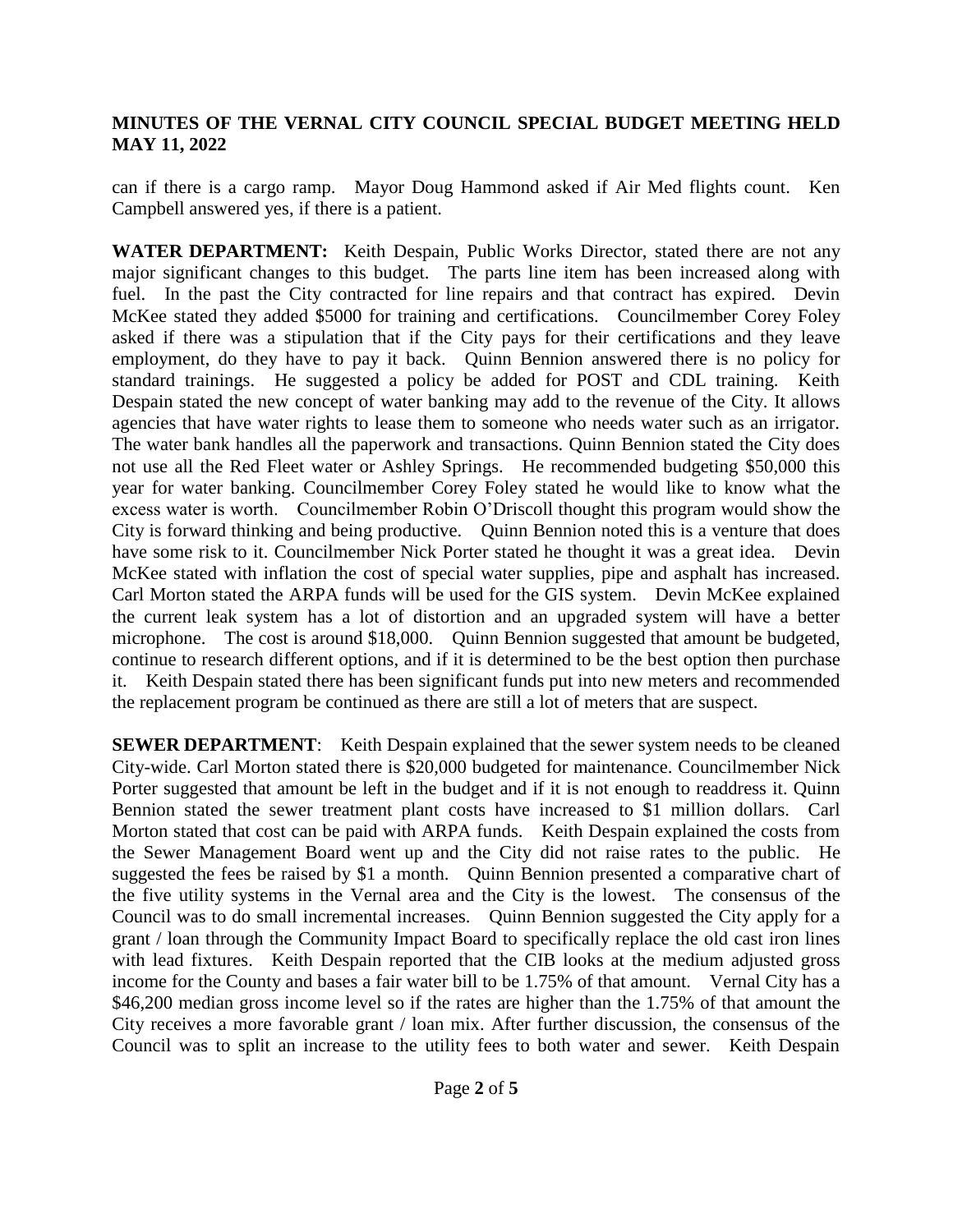explained that Central Utah Water is also increasing their water fees and the \$1 increase may not be enough.

**STREETS:** Clint Morton stated he is proposing adding another employee this budget year. Quinn Bennion explained that there are less full-time employees in this department than four years ago and with the additional work to maintain parking lots another employee may be need this winter. Councilmember Nick Porter pointed out that things have been put off because of manpower and the community needs to be maintained, specifically Main Street. Councilmember Corey Foley asked about the repairs to Cobblerock Park. Clint Morton answered that they are asking for \$13,000 in the budget to fix the cap stones and do some cement work. Councilmember Foley noted there is \$55000 for flowers. Clint Morton stated this budget was combined with parks so that cost is now in this department. The number of pots has been reduced to cut costs. Quinn Bennion suggested the Council wait until all the changes are made to the budget, including salary, before making a decision to add more employees. Keith Despain stated the markings on the streets were completed in house last year. Clint Morton reported that even though it was a learning experience it worked out well with thermal plastic paint. Councilmember Nick Porter stated his priority for this department is the flowers as the City's reputation for them far outweighs the cost. He noted that other cities based their program on Vernal. Quinn Bennion stated they will install a drip irrigation system this year for the flowers on the fences. Clint Morton stated the travel budget increased by \$500. Quinn Bennion explained that the street enhancements are for banners that need attention. Councilmember Robin O'Driscoll asked how many hangers there are. Clint Morton answered there are 100 small banner holders downtown and there are 80 large ones on the West side and 20 on the East side. He explained that they need a new ATV for weed and traffic control and a crack sealer. Quinn Bennion reported that the fund raiser for the green dinosaur is over \$15,000. The City has \$10,000 budgeted that can be used for the island. Clint Morton stated he is also asking for \$5000 for the GIS maintenance management program.

**CAPITAL PROJECTS:** Quinn Bennion stated the City has drafted a five year capital improvement plan and projects will be budgeted as revenue sources are found. Carl Morton stated a separate capital improvement fund will be set up. There is a safe sidewalk project, funded mostly by UDOT that is on the plan. Also a street overlay and the downtown projects that include utilities and a walkway. Funds for the utilities will be requested through the Community Impact Board and the street improvements will come from UDOT who has committed \$300,000. The discovery trail will be 100% funded through grants. The cost to the City for the pickle ball courts is projected to be \$20,000 as other agencies have committed funds. There are plans for bike lanes, drainage, and the completion of the protection project at the Springs. Carl Morton explained that the other capital funds will be transferred to this fund with a balance of \$1.8 million dollars.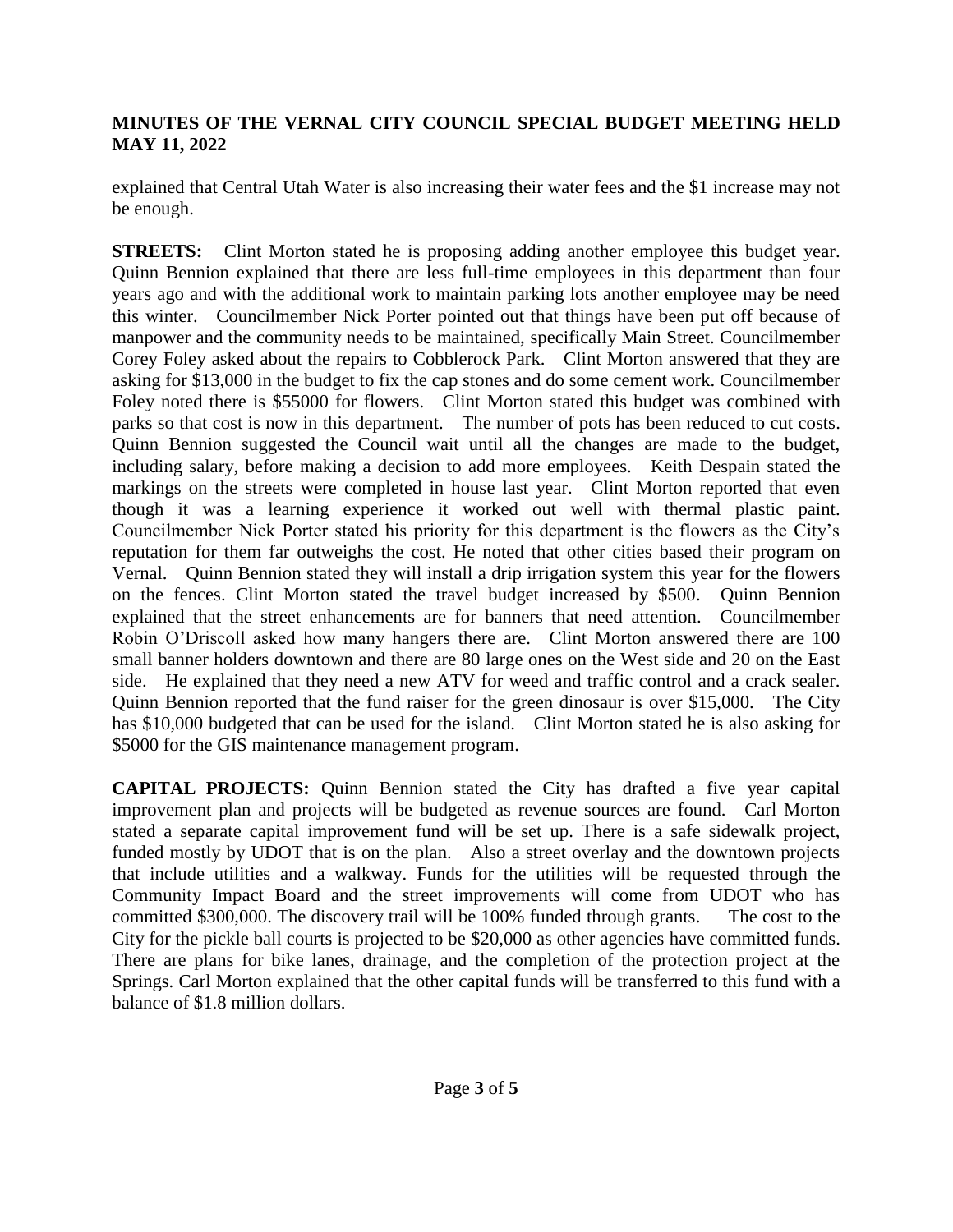Quinn explained there is a new concept of a geogrid. The first step is the planning stage to see if the program is valid. The concept is to provide energy for heating and cooling similar to the heating at City Hall that connects 30, 300 feet deep wells that pump water out into a geothermal system. Very few buildings in Vernal have this technology. Usually the more wells, the more efficient the system is. If the streets are going to be torn up downtown, potentially wells could be drilled and lines placed under the streets to provide heating and cooling that feed multiple buildings. There are plenty of anchor buildings that can use this type of system with an energy saving of 50% to 60%. There are large grants for this right now for energy efficiency and lower emissions. After further discussion, the consensus was to pursue this plan and ask for funding from the CIB Board for the planning stage.

**PLANNING:** Allen Parker stated they are requesting another full-time employee to help with the current inspection workload. This position will need new books, training and a vehicle. Councilmember Dave Everett suggested the stipend for the Planning Commission be in this department. Councilmember Corey Foley noticed the fuel line item increased.

**MAYOR & COUNCIL:** Quinn Bennion noted there is no election in this budget. Roxanne Behunin suggested a small amount be put in that line item for necessary noticing. Quinn Bennion stated the visitor's center dropped from \$50,000 to \$5,000. Councilmember Corey Foley asked about Holly Days. Quinn Bennion stated this is the line item for what is collected in donations and spent for events. Councilmember Nick Porter asked about the Chamber contribution. Quinn Bennion stated it keeps decreasing and is currently at \$45,000. Councilmember Porter asked why the City donates more than other agencies. Allen Parker stated the City has the majority of the retail businesses. After further discussion, the consensus of the Council was to contribute \$40,000 to the Chamber.

**CITY ATTORNEY:** Quinn Bennion noted that the cost for the prosecuting attorney and civil attorney have increased and those amounts have been added to this budget.

**ADMINISTATION:** Quinn Bennion indicated that he will not be hiring an intern this year. Roxanne Behunin requested the travel line item be increased to cover training for the new administrative clerk. Quinn Bennion agreed it needed to be increased for training. Councilmember Corey Foley asked what was covered by uninsured repairs. Roxanne Behunin answered that line item is used to pay for deductibles or other accidents where it is decided to cover the entire cost instead of having the insurance company cover it. Personnel testing is used for drug screening and recruitment costs.

**FINANCE:** Carl Morton stated the professional services line item increased for the audit. Also the training has increased to complete the Certified Government Finance Management course that is equal to a CPA license that helps with the state auditor. It will take a few years to complete. One big change could be the software package being used for accounting. Five